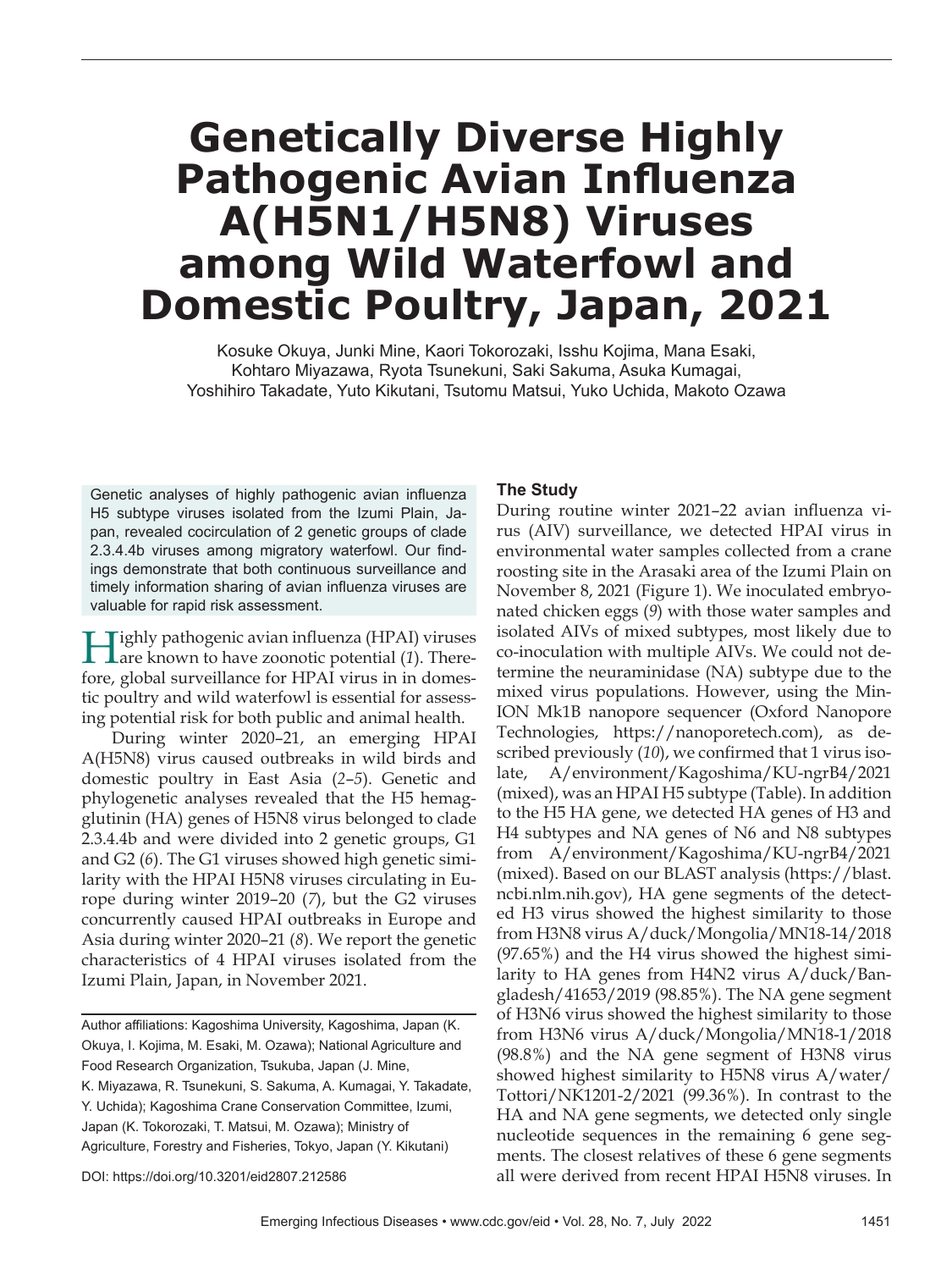### **DISPATCHES**



**Figure 1.** Locations on the Izumi Plain, Japan, where highly pathogenic avian influenza A(H5N1/H5N8) viruses were detected among wild waterfowl roosts and domestic poultry farms, 2021. Dots indicate location and date of avian influenza A detection. Inset map shows location of Izumi Plain in Japan.

addition, the H5 HA gene, N8 NA gene, and remaining gene segments from 2 virus isolates, A/environment/Kagoshima/KU-ngrB4/2021 (mixed) and A/ hooded crane/Kagoshima/KU-5T/2021 (H5N8), were nearly identical (>99.8%).

A layer chicken farm, farm A, reported unusual mortality among chickens on November 13, 2021 (Figure 1). We used the Miseq platform (Illumina, https:// www.illumina.com) to perform viral genome sequencing on isolates from farm A and found an H5N1 virus isolate, A/chicken/Kagoshima/21A6T/2021, possessed the high pathogenicity H5 HA gene (Table). After HPAI virus outbreak notification from farm A, local authorities conducted legally mandated urgent investigations at 25 chicken farms located within 3 km of the farm. Subsequent investigations discovered another HPAI virus outbreak at a layer chicken farm, farm B (Figure 1), before increased poultry mortality occurred there on November 15, 2021. Of note, Miseq viral genome sequencing revealed that the farm B virus was an HPAI H5N8 virus, A/chicken/Kagoshima/B3T/2021 (Table).

On November 19, 2021, a hooded crane (*Grus monacha*) was found dead at a second roosting area in Higashi-Kantaku (Figure 1). Using a tracheal swab sample from the dead crane, we isolated another HPAI H5N8 virus, A/hooded crane/Kagoshima/ KU-5T/2021, and sequenced its genome by using the MinION Mk1B (Table). Thus, we detected 4 HPAI H5 viruses from different sources within a 5-km radius in only 12 days.

Using BLAST, we analyzed the nucleotide sequences of all 8 gene segments from each virus isolate (Table). The sequences sharing the highest nucleotide identity with the polymerase basic 2, nucleoprotein,

and nonstructural protein gene segments from 1 isolate, A/chicken/Kagoshima/21A6T/2021 (H5N1), were sequences from low pathogenicity avian influenza (LPAI) viruses isolated from wild ducks (Table). These findings indicate that the HPAI H5N1 virus we detected is a genetic reassortant recently generated between HPAI and LPAI viruses.

In contrast, each gene segment from isolates A/chicken/Kagoshima/B3T/2021 (H5N8) and A/ hooded crane/Kagoshima/KU-5T/2021 (H5N8) shared relatively high similarity (>99%) with those from HPAI H5N8 viruses isolated from a tundra swan (*Cygnus columbianus*) or environmental samples collected in China during the 2019–20 and 2020–21 winter seasons (Table). In addition, nucleotide sequences of all 8 gene segments from both isolates were almost identical to each other (Appendix Figure 1, https://wwwnc.cdc.gov/EID/ article/28/7/21-2586-App1.pdf). These results suggest that the HPAI outbreak on farm B was caused by HPAI H5N8 virus progenies that have been detected in migratory waterfowl in East Asia since 2019. Of note, the HPAI viruses we detected did not demonstrate any amino acid substitutions related to mammalian adaptation, such as a single amino acid substitution of glutamine to lysine at position 591 (Q591K), E627K, or D701N in the polymerase basic 2 protein (*11*–*13*); nor Q226L, N224K, or G228S in the H5 HA protein (*14*,*15*).

The phylogenetic tree of the H5 HA gene revealed that all 4 HPAI viruses we detected belong to genetic group G2 of clade 2.3.4.4b (Figure 2; Appendix Figure 2). The H5 HA gene from A/chicken/ Kagoshima/21A6T/2021 (H5N1) comprises a cluster with HA genes from HPAI H5N8 viruses detected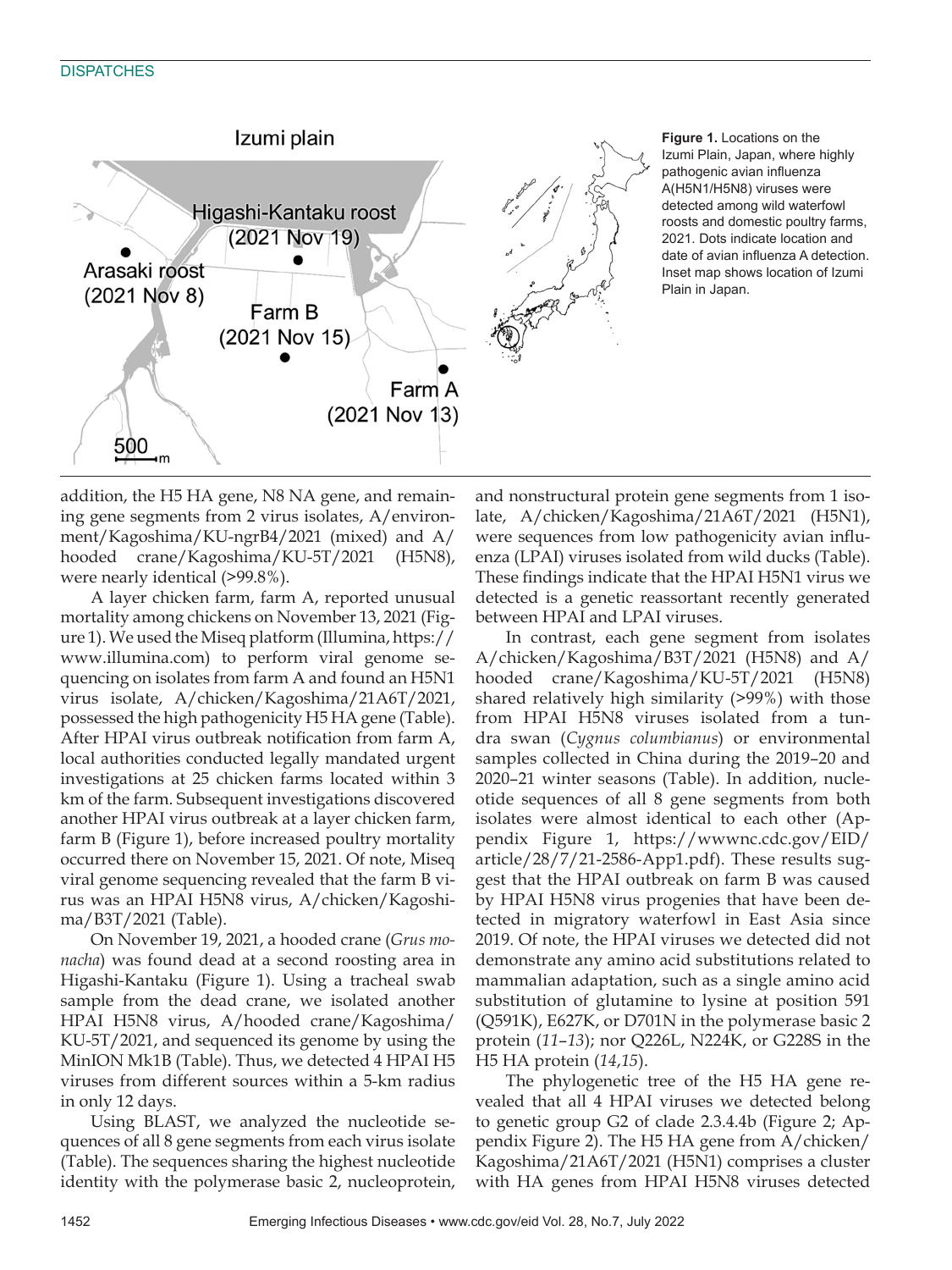|                                                                                                                                              | Collection  |                 |               |                                                                     | %        |
|----------------------------------------------------------------------------------------------------------------------------------------------|-------------|-----------------|---------------|---------------------------------------------------------------------|----------|
| Isolated virus                                                                                                                               | date        | Gene            | Accession no. | Closest relative+                                                   | Identity |
| A/environment/Kagoshima/<br>KU-ngrB4/2021 (mixed)                                                                                            | 2021 Nov 8  | HA              | EPI1933367    | A/environment sample/China/TZ001/2021 (H5N8)                        | 99.47    |
| A/chicken/Kagoshima/<br>21A6T/2021 (H5N1)                                                                                                    | 2021 Nov 13 | PB <sub>2</sub> | EPI1940236    | A/duck/Bangladesh/37630/2019 (H10N4)                                | 97.72    |
|                                                                                                                                              |             | PB1             | EPI1940237    | A/layer hen/Slovakia/A-chicken-Slovakia-Pah 14-2020<br>/2020 (H5N8) | 98.20    |
|                                                                                                                                              |             | <b>PA</b>       | EPI1940238    | A/chicken/Nigeria/VRD21-98 21VIR2288-6/2021<br>(H5N1)               | 98.05    |
|                                                                                                                                              |             | HA              | EPI1933663    | A/chicken/Nigeria/VRD21-43 21VIR2288-4/2021<br>(H5N8)               | 98.71    |
|                                                                                                                                              |             | <b>NP</b>       | EPI1940239    | A/teal/Egypt/MB-D-487OP/2016 (H7N3)                                 | 98.20    |
|                                                                                                                                              |             | <b>NA</b>       | EPI1940240    | A/chicken/Nigeria/VRD21-109 21VIR2370-425/2021<br>(H5N1)            | 97.83    |
|                                                                                                                                              |             | М               | EPI1940241    | A/Cygnus columbianus/Hubei/56/2020 (H5N8)                           | 99.29    |
|                                                                                                                                              |             | <b>NSP</b>      | EPI1940242    | A/environment/Bangladesh/42635/2020 (H10N7)                         | 99.28    |
| A/chicken/Kagoshima/<br>B3T/2021 (H5N8)                                                                                                      | 2021 Nov 15 | PB <sub>2</sub> | EPI1933684    | A/environment sample/China/TZ001/2021 (H5N8)                        | 99.61    |
|                                                                                                                                              |             | PB <sub>1</sub> | EPI1933685    | A/environment sample/China/TZ001/2021 (H5N8)                        | 99.30    |
|                                                                                                                                              |             | <b>PA</b>       | EPI1933683    | A/Cygnus columbianus/Hubei/116/2020 (H5N8)                          | 99.40    |
|                                                                                                                                              |             | <b>HA</b>       | EPI1933687    | A/environment sample/China/TZ001/2021 (H5N8)                        | 99.53    |
|                                                                                                                                              |             | <b>NP</b>       | EPI1933680    | A/environment sample/China/TZ001/2021 (H5N8)                        | 99.67    |
|                                                                                                                                              |             | <b>NA</b>       | EPI1933686    | A/Cygnus columbianus/Hubei/51/2020 (H5N8)                           | 99.15    |
|                                                                                                                                              |             | М               | EPI1933682    | A/Cygnus columbianus/Hubei/56/2020 (H5N8)                           | 99.59    |
|                                                                                                                                              |             | <b>NSP</b>      | EPI1933681    | A/environment sample/China/TZ001/2021 (H5N8)                        | 99.64    |
| A/hooded<br>crane/Kagoshima/<br>KU-5T/2021 (H5N8)                                                                                            | 2021 Nov 19 | PB <sub>2</sub> | EPI1933368    | A/environment sample/China/TZ001/2021 (H5N8)                        | 99.56    |
|                                                                                                                                              |             | PB <sub>1</sub> | EPI1933369    | A/environment sample/China/TZ001/2021 (H5N8)                        | 99.30    |
|                                                                                                                                              |             | <b>PA</b>       | EPI1933370    | A/Cygnus columbianus/Hubei/116/2020 (H5N8)                          | 99.49    |
|                                                                                                                                              |             | HA              | EPI1933371    | A/environment sample/China/TZ001/2021 (H5N8)                        | 99.47    |
|                                                                                                                                              |             | <b>NP</b>       | EPI1933372    | A/environment sample/China/TZ001/2021 (H5N8)                        | 99.67    |
|                                                                                                                                              |             | <b>NA</b>       | EPI1933373    | A/Cygnus columbianus/Hubei/51/2020 (H5N8)                           | 99.09    |
|                                                                                                                                              |             | M               | EPI1933374    | A/Cygnus columbianus/Hubei/56/2020 (H5N8)                           | 99.39    |
|                                                                                                                                              |             | <b>NSP</b>      | EPI1933375    | A/environment sample/China/TZ001/2021 (H5N8)                        | 99.76    |
| *GISAID https://www.gisaid.org HA hemagglutinin: M matrix: NA neuraminidase: NP nucleoprotein: NSP nonstructural protein: PA polymerase: PR1 |             |                 |               |                                                                     |          |

**Table.** Collection date, GISAID accession numbers, closest genetic relatives, and percentage genetic identity compared with other viruses among highly pathogenic avian influenza A(H5N1/H5N8) viruses detected in the Izumi Plain, Japan, 2021\*

\*GISAID, https://www.gisaid.org. HA, hemagglutinin; M, matrix; NA, neuraminidase; NP, nucleoprotein; NSP, nonstructural protein; PA, polymerase; PB1, polymerase basic 1; PB2, polymerase basic 2.

†Representative viruses with the highest nucleotide identity retrieved from the NCBI GenBank (https://www.ncbi.nlm.nih.gov/genbank) database on December 3, 2021.

during the 2021–22 winter season in Europe, and we tentatively designated this cluster as subgroup G2b (Figure 2). These results suggest that genetically similar HPAI H5 viruses simultaneously invaded Europe and East Asia during the 2021–22 winter season, possibly because the migratory waterfowl populations flying to each region shared the same breeding areas during summer 2021. The H5N1 NA gene tree indicated that the closest ancestors might be LPAI viruses (Appendix Figure 1, panel A), but genetic similarity to recent HPAI viruses detected in Africa and Europe was also evident (Table). Phylogenetic trees of the remaining 6 H5N1 genes also attested that A/chicken/ Kagoshima/21A6T/2021 (H5N1) is a likely genetic reassortant recently generated between HPAI and LPAI viruses (Appendix Figure 1, panels B–G).

Unlike A/chicken/Kagoshima/21A6T/2021 (H5N1), the gene constellations of A/chicken/

Kagoshima/B3T/2021 (H5N8) and A/hooded crane/ Kagoshima/KU-5T/2021 (H5N8) were the same as HPAI H5N8 viruses detected during the 2020–21 winter season in East Asia, as we noted in subgroup G2a (Figure 2; Appendix Figure 1, panels B–H). These results suggest that A/chicken/Kagoshima/21A6T/2021 (H5N1) and the 3 other HPAI viruses we detected evolved individually among migratory waterfowl.

### **Conclusions**

The results of this study, together with the contemporary HPAI outbreaks in other regions, including neighboring countries and in Europe, suggest that the HPAI H5N8 viruses isolated at farm B were introduced from migratory waterfowl overwintering on the same plain. Genetic analyses also revealed that 2 genetic subgroups of HPAI H5N1/ H5N8 viruses, G2a and G2b, cocirculated among the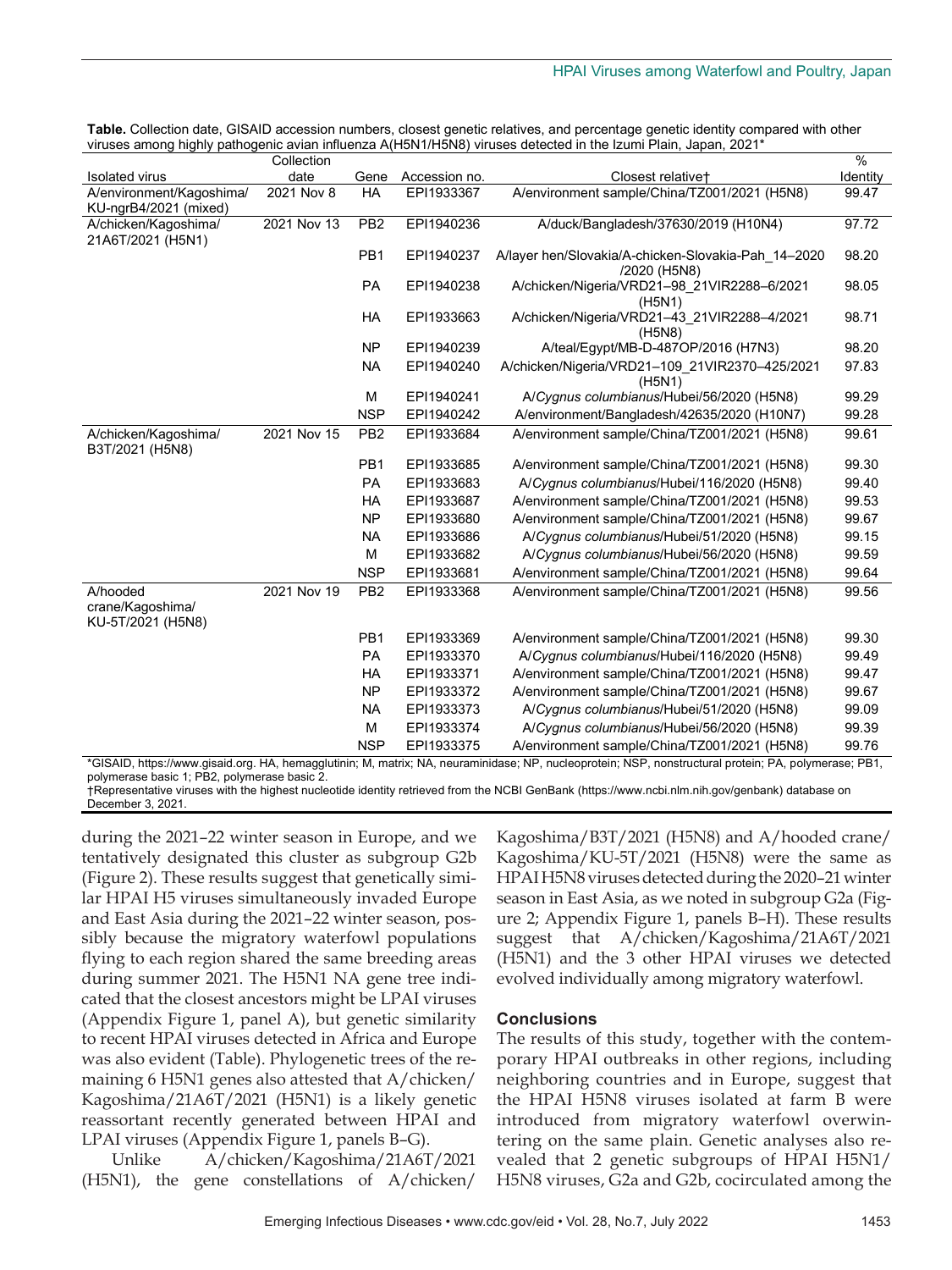

genes from the HPAI H5 viruses isolated in Europe during the 2021–22 winter season formed a single cluster that was distinct from G2a and G2b; because HPAI viruses belonging to this cluster have not yet been isolated in Asia, we tentatively designated this genetic subgroup as G2c (Figure 2). This subgroup, which has been causing HPAI outbreaks in Europe since October 2021, could be introduced into East Asia.

In conclusion, we isolated and analyzed 4 HPAI H5N1/H5N8 viruses of clade 2.3.4.4b from the Izumi Plain, Japan, and found potential reassortment between HPAI and LPAI viruses. Our findings support the need for continuous surveillance and timely information sharing for rapid assessment of the potential risks to public and animal health.

### **Acknowledgments**

We thank Satoru Taura, Naoko Maruta, Natsuko Nishi, and Donna Koyamada for their technical assistance. We thank the authors and originating and submitting laboratories for their sequences in GISAID's EpiFlu Database (https://www.gisaid.org) on which this research is based. We thank the Ministry of Agriculture, Forestry and Fisheries, the Ministry of the Environment, the Prefecture of Kagoshima, and the City of Izumi for their kind cooperation.

This research was commissioned by the Kagoshima Crane Conservation Committee and was supported by Grant-in-Aid for Research Activity Start-up from the Japan Society for the Promotion of Science (JSPS) (JSPS KAKENHI grant no. 21K20610); by Regulatory Research Projects for Food Safety, Animal Health and Plant Protection project no. JPJ008617.18065101 (FY2018–2022) from the Ministry of Agriculture, Forestry, and Fisheries of Japan; and by the contracted research activity for crane conservation with the City of Izumi, Japan.

## **About the Author**

Dr. Okuya is an assistant professor at the Joint Faculty of Veterinary Medicine, Kagoshima University, Kagoshima, Japan. His primary research interest is the ecology of wildlifeborne viruses, including influenza viruses.

### **References**

- 1. Li KS, Guan Y, Wang J, Smith GJ, Xu KM, Duan L, et al. Genesis of a highly pathogenic and potentially pandemic H5N1 influenza virus in eastern Asia. Nature. 2004;430: 209–13. https://doi.org/10.1038/nature02746
- 2. Jeong S, Lee DH, Kwon JH, Kim YJ, Lee SH, Cho AY, et al. Highly pathogenic avian influenza clade 2.3.4.4b subtype H5N8 virus isolated from Mandarin duck in South Korea, 2020. Viruses. 2020;12:1389. https://doi.org/10.3390/ v12121389
- 3. Isoda N, Twabela AT, Bazarragchaa E, Ogasawara K, Hayashi H, Wang ZJ, et al. Re-invasion of H5N8 high